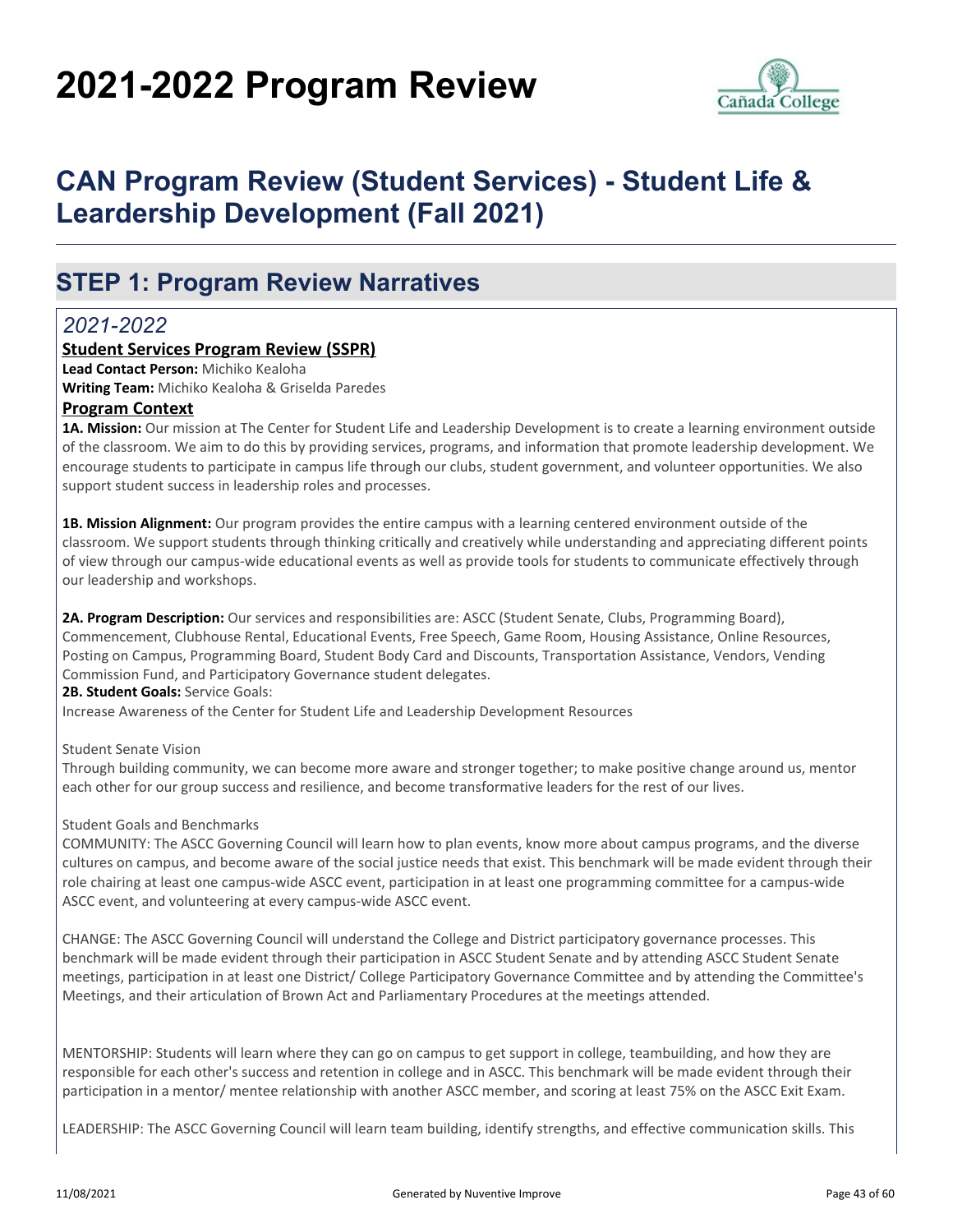benchmark will be made evident through their participation in at least one ASCC Leadership Retreat and/ or ASCC Student Leadership Conference, through their "This is Me" Presentation/End of the Year Presentation, and in ASCC Student Senate weekly ice-breakers and workshops

**2C. Community Partnerships:** Collaborative and partners with all areas of the college to support student access, retention, success and completion. There is strong collaboration with Outreach, Promise, EOPS and SparkPoint where affordability is often the primary access barrier. We also regularly partner with Transfer Services and the Stem Center to provide workshops and oneon-one appointments to help students understand how financial aid may differ at their four year universities.

Through our Vending Commission, we also partner with at least 12+ faculty members and programs each academic year on community wide educational events.

**2D. Anti-Racism Contributions:** - In teaching and taking Quality Online Teaching & Learning Work Group the Center for student Life and Leadership made suggestions about challenging colorblind training

- Contributed to the Bias Response Team
- Participated in the Cañada College Latino Thought Maker's Event
- Supported and collaborated on the Black Students Union demands and coordinated a training with Director Sims.
- Presented first Anti-Asian Racism Flex Day workshop
- Led two AAPI workshops AND townhall
- Developed Black Lives Matter and Asian American and Pacific Islander statements and events with Student Senate
- Collaborated with SafeZone to centralize an Anti-Racism lens in SafeZone Training.

- Michiko Kealoha, alongside Director Mary Ho, gave a powerful presentation and group discussion titled: Brave Space: Unpacking Anti-Asian Racism during one of our Senate business meetings.

- Student Senate former President Adrian Afif led a "How to be Anti-Racist" Reading series.

**3A. Equity & Access:** Student Life has made many efforts to ensure equitable access to its students. We address equity through: The addition of a Prayer/Meditation room for all students within Student Life's Clubhouse last cycle

The service of free printing for all students with a student body card (not provided at other colleges in the district) A subsidized meal bundle

Discounted bus tokens

The addition of free laundry on campus

The requirement and inclusion of ADA statements and activities in all club and event advertising

The inclusion of late night and day events for both day and night students as well as off campus student body card special events The inclusion of late night office hours for both day and night students

The new addition of Leadership Over Lunch workshops open to all of campus surrounding social justice topics

The addition of workshops, training, and consulting workshops on inclusion and equity for other programs

**3B. Equity Gap Elimination:** One Year Covid Town Hall - Commissioner Fernandez Giorgi shared about the Technology Initiative's collaboration with the Technology Committee on collecting information about students' experience accessing resources, advertising the ability to share and rent free laptops and wifi hotspots, working with the district on campus drive up wifi, and vocalizing student perspectives on online learning in this virtual world.

The Campus Inclusion Team - provided feedback on virtual resources and websites so that more students, faculty, and staff can easily access and understand support options and reporting processes.

- Vending commission funded Hotspots for Students

**3C. Delivery Method Considerations:** As seen in the last cycle, housing has been a major barrier for students. We have seen an increase in housing insecurities for our international student population. The addition of the Food Pantry and the meal subsidies program has enabled many students to have a basic snack need met while on campus. These issues have sparked the Student Senate and Participatory Governance delegates to create more of a focus on support services provided through Student Life.

#### **Looking Back**

**4. Major Accomplishments and Challenges (500 Word Limit):** Though the years 2017 -2018 The Center for Student Life and Leadership Development has developed a well-rounded and well-known educational program outside of the classroom; this is shown through the data's dramatic increase within the past several years in: use of program services, knowledge of services, and overall increase in the satisfaction with the department's services. Cañada's Student Life student leaders have been a part of, and spearheaded, many student support initiatives over the years including: free printing, discounted bus tokens, meal subsidies programs, and free laundry on campus.

The 2018 - 2019 Golden Anniversary was a fulfilling year for the Center for Student Life and Leadership Development. Student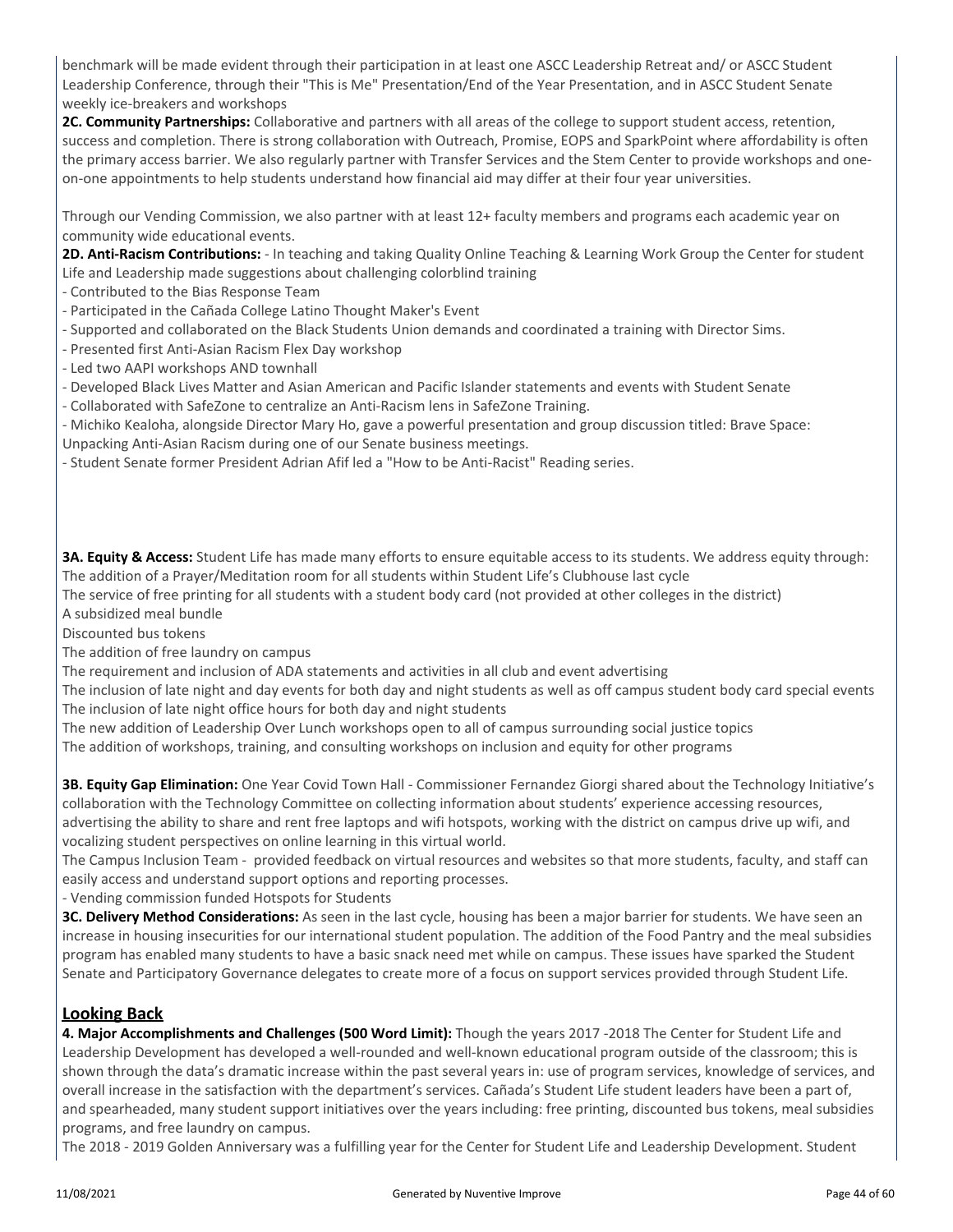Life continues to serve over 50 students a day in their center, providing free printing for everyone with a Student Body Card; and has provided 63,685 prints this year, saving student \$7,642.20. Student Life is also five years into their transportation assistance program, and provided 9,000 rides to and from campus this year with their discounted bus tokens, saving students \$11,250. There has also been a successful continuation of the Meal Bundle Program in which students may get a discounted meal on campus in partnership with the Bookstore and Sparkpoint, as well as the Leadership Over Lunch Series, which included workshops on ChicanX Identity, Intro to Social Justice, a Blindspotting screening with post-film talk-back, and a Reclaiming Names day. New initiatives this academic year have been: a partnership with the Early Childhood Education Department to create a Student Life Childcare Resource List to support students, a partnership with the district International Student Housing Program, in with Cañada's Student Senate worked with students and district staff to create a new home-stay form for international students to use, and a Student Senate Housing Resolution for emergency housing that was proposed to the Chancellor. Working with the Chancellor and Chief of Staff, Cañada's Student Senate has just passed a '19-'20 initiative for a free hot meal service to students.

Student Senate was also very active in the '18-'19 year, hosting 65 campus wide events and putting in over 7,420 hours of volunteer service. Highlights from Student Senate's events include: sending three students to Cannes Film Festival; hosting the 50th Showcase to close out the 50th Anniversary, with student performances in dance, singing, piano, and spoken word; a continuation of their annual Black Excellence, LatinX Celebration and Lunar New Year celebrations; putting on their 3rd Annual Alternative Spring Break; and hosting their annual campus-wide Sexual Assault Awareness Event, this year with the topic "Demystifying Social Media and Sexual Harassment."

The Student Senate of Cañada College was able to put on many campus-wide events to this extent because of the multiple trainings their delegations were able to attend. In the summer, student leaders were able to attend the Association for the Promotion of Campus Activities to meet with colleges and universities from across the country to learn about best practices for campus events. While in New York, the Cañada Student Senate delegation went on an educational tour of the United Nations to learn how to incorporate the United Declaration of Human Rights into their programming. The delegation also visited Ellis Island, and deepened their personal learning on the United States' history of immigration. The Senate also attended the National Conference on Race and Ethnicity, where students covered topics including: navigating triggers, microaggressions, UnDocuAlly Training, post traumatic slave syndrome, reclaiming names, and honoring land and indigenous peoples. Student Senate also trained at the National Conference on Student Leadership, where Cañada hosted a state-wide Community College Pre Conference, and learned about team recognition, shared vision, authentic self inventory, and how self care is revolutionary. To close the year, the Center for Student Life and Leadership Development submitted their work on participatory action research regarding student and staff collaborative writing for humanizing pedagogy, and was chosen as the NASPA opening featured speaker in the TedX style stage presentation: "Chasing Rainbows: The Power of Autoethnographic Poetry". Additionally, at the conference attended by 7,000 professionals from 20 countries, The Center for Student Life and Leadership Development partnered with the Promise Program, Student Senate, and Counseling, to present their workshop "Hip Hop Hour: Utilizing Critically Responsive Pedagogy to Support Student Identity, Self Efficacy and College Engagement". The Center for Student Life and Leadership Development looks forward to the 2019-2020 year and continuing to serve the campus and community through their work with Student Senate, Inter-Club Council, campus-wide events, Student 3Body Cars, posting, vending, free speech, the campus game room, the Leadership Over Lunch series, housing assistance, and transportation assistance.

Despite the unprecedented challenges encountered campus-wide in the 2019 - 2020 term, by the COVID-19 Pandemic, the Center for Student Life and Leadership Development was innovative in continuing to enhance program services. In the late summer, prior to transitioning online, the Center for Student Life and Leadership commenced the academic year by participating in the 4th of July parade with a transformation theme. In the Cañada College Community, our center was active in providing professional development opportunities campus-wide though Flex Day Presentations, SafeZone Trainings, and leadership development trainings for ESO Adelante. In addition, the Center for Student Life and Leadership has contributed to various student affairs association in both the state and national level, including the NASPA Regional Conference, NASPA Community Colleges Division (CCD), National Conference of State Legislatures (NCLS) and California Campus Camp. In March of 2021, when the campus transitioned to a virtual modality, The Center for Student Life and Leadership was the first group to hold a virtual meeting out of the entire campus. To the same manner, we continued to host and sponsor the most campus wide events. The 2019-2020 Student Senate created an informational commercial for students to spread awareness regarding what student life services "looked like" online. The video received tremendous positive feedback and students were able to stay connected with student life and via student senate. Cañada College's Student Senate took a major role in highlighting the student experience during the pandemic, by working with ASES on the March 5th Flexday on Student Experience. The Student Senate integrated "at large positions" to work with specific divisions on initiative and action items to benefit students in these divisions. In addition, the One8Foundation (previously the Jacobson Family Foundation) awarded seven Cañada College Student Senate members each with a \$5,000 scholarship due the amount of work and time they dedicated to leading their college. The students were: Htet Htet Win Pyone Ei, Karolyn Paz-Rubio, Rabida Abduwali, Gabriela Ramirez, Leanna Moreno, Tamarik Rabb and Juyi Yang. The One8 Foundation supports highly talented leaders and teams with a growth mindset and are committed to excellence in their work.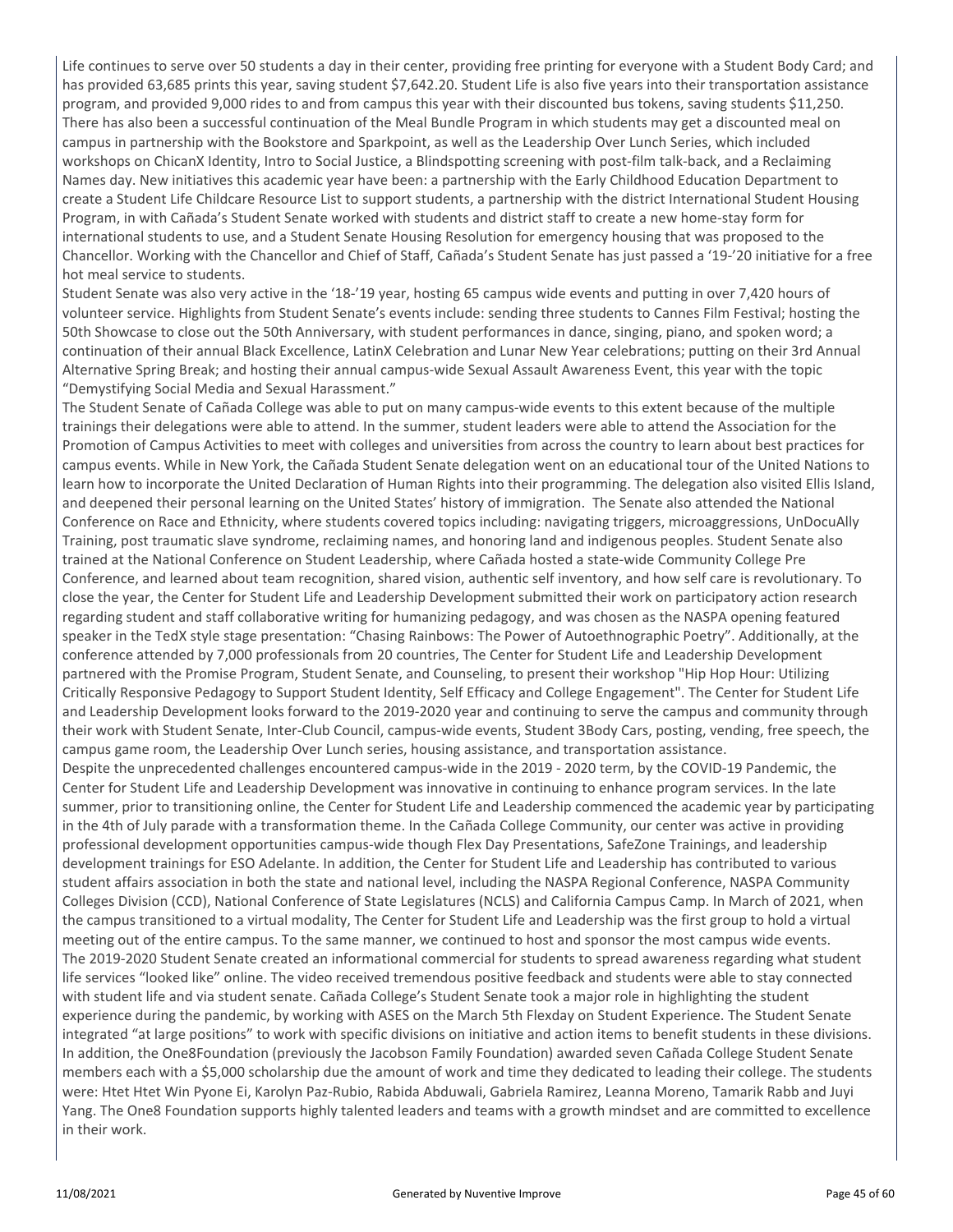In 2020 – 2021, The Center for Student Life and Leadership continued to serve students online and marked an active and monumental year. To bridge the challenges in community connection, our center created an all campus video on the who, what, when, where, and why of the college. The Center for Student Life and leadership also led an active role in various social justice movements taking place in the San Mateo Community College District. Manager Michiko Kealoha took part in leading two AAPI workshops, and was the first to lead a Flex Day workshop on AANAPISI in 8 years. In 2020, the Student Life website integrated a SafeZone website page which included resources, SafeZone training videos and ally information. Also in 2020, Student Senate adopted a lane at the Community Market both semesters, where our group distributed X pounds of groceries for the community. In addition, three members of our Student Life team were able to be the closing speakers for the district's first TedX event at CSM on how art can help engage during uncertain times.

During the Spring 2021 semester, Student Senate was able to hold 10 events that highlighted the Cañada pride and desire to strengthen the diversity and family behind the campus community. Starting off with the Black Excellence event, Student Senate celebrated the entire month with a Black Excellence share out each day, ad a screening of Self Made: the story of Madam C.J. Walker, with a discussion between students, faculty, and staff that included lessons on colorism, hair, and entrepreneurship. Another included the Sexual Assault Awareness Event, Director Sims, shared important information and answered questions about online consent and Title IX. The term was one filled with growth, leadership, collaboration, community, and positive change, all despite being completely online.

#### **6A. Impact of Resource Allocations Process:** NA **6B. Disproportionately Impacted Students Affects:** NA **7. SAOs & SLOs:** Service Area Outcomes (SAOs)

Increase student visitation to the Center for Student Life and Leadership Development Increase awareness of Center resources

Student Learning Outcomes (SLOs) for Student Senate:

CHANGE: The Associated Students of Cañada College (ASCC) Governing Council will understand the College and District participatory governance processes. This department learning outcome aligns with the following institutional learning outcomes: Communication, and Critical Thinking.

LEADERSHIP: The ASCC Governing Council will learn team building, identify strengths, and effective communication skills. This department learning outcomes aligns with the following institutional learning outcomes: Communication, and Critical Thinking. COMMUNITY: The ASCC Governing Council members will learn how to plan events, know more about campus programs, the diverse cultures on campus and become aware of the social justice needs that exist. This department learning outcome aligns with the following institutional learning outcomes: Communication, Creativity, and Community.

MENTORSHIP: Students will learn will where they can go on campus to get support in college and how they are responsible for each other's success and retention in college and in ASCC. This department learning outcomes aligns with the following institutional learning outcome: Community.

7B. SAO Assessment Plan

We administer a hard-copy survey to random students on the Upper Lawn during the morning and night of two days. In '14-'15, we passed out this survey the first month of classes in the Spring semester. In '15-'16, we passed out this survey during the last week of April. In '17-'18 the survey was administered online, and in person on the Upper Lawn as well as in Student Life. We receive 70-200 responses each year. We also keep multiple live excel logs utilizing our scanner system to track our numerous services.

#### **8. SAO/SLO Assessment Results & Impact:** Student Senate Overall Results '19-'20 (14 students)

Received a score of 90% or higher= 7 (50%) Note: second year students scored on average 32% higher, after their second year in the program Received a score of 80%-89%= 5 (36%) Received a score of 75%-79%=3 (21%)

Received a score of 60%-74%=0

Student Senate Overall Results '20-'21 (10 students)

Received a score of 90% or higher= 6 (60%)

Received a score of 80%-89%= 3 (30%)

Received a score of 75%-79%=1 (10%)

Received a score of 60%-74%=0

What are some improvements that have been, or can be, implemented as a result of SAO Assessment?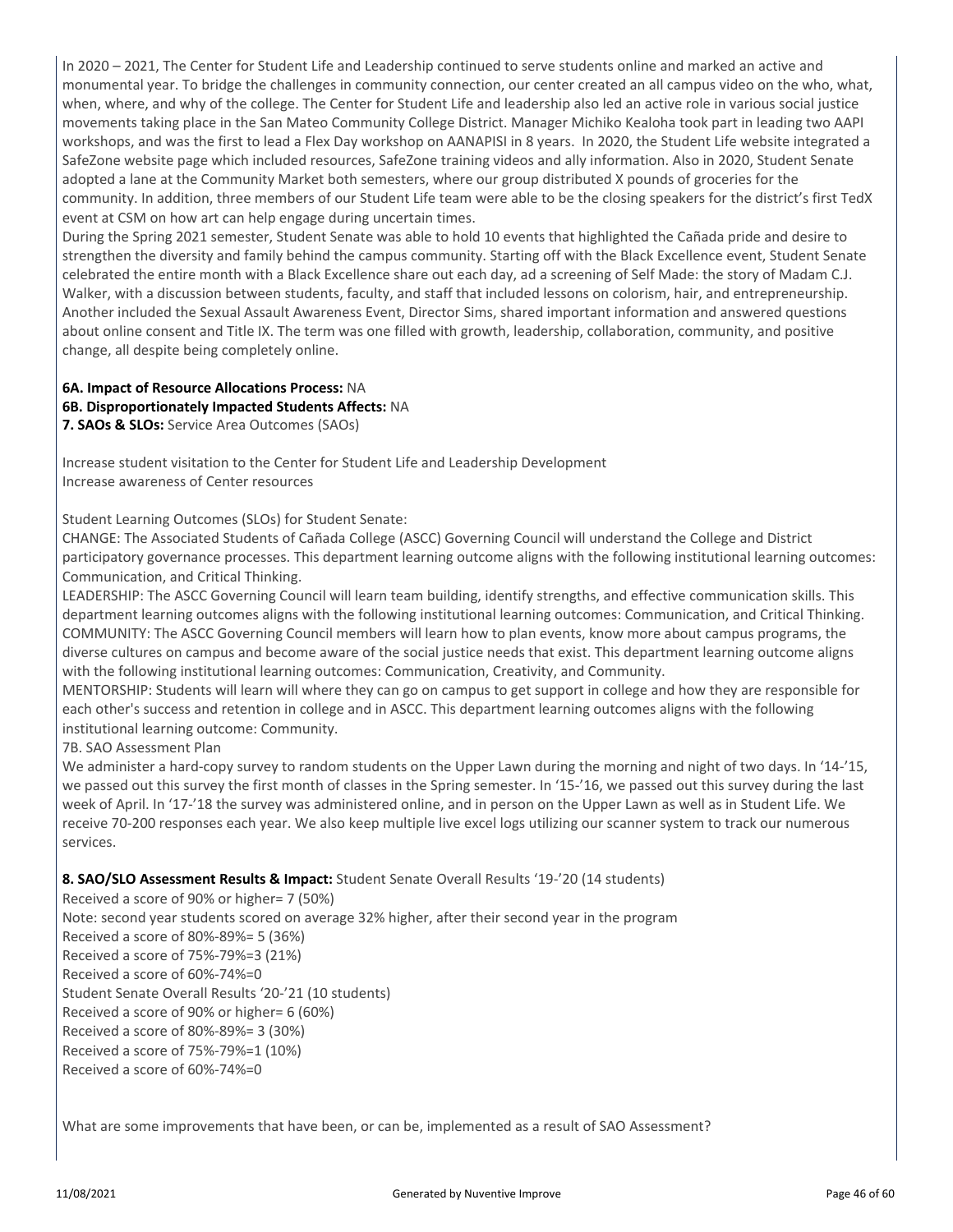#### Continue to Incorporate Students in Flex Workshops

Change in administrative leadership meant that there was an increase in opportunity for student leader participation in Flex Day. This must continue. Student voice and student presence in training days is crucial to our college's success. In the Fall 2018 semester, the Student Senate was invited to perform for the opening of Flex Day which made them feel very valued. The Student Life and Leadership Manager, in the same semester, also incorporated three students in a workshop about Love Languages that was attended by 40 faculty and staff members. This gave students an incredible opportunity to share their voice, feel valued, and receive professional development needed for life-long learning.

#### Increase the Campus-Wide Leadership Workshops We Offer

Garnering a wider audience with the new inclusion of Colts Con, ESO, International Student Center, Middle College, Promise, Outreach, and Leadership Over Lunch workshops, Student Life may look at increasing their reach on campus through further development of all-campus workshops and classroom-visit workshops

#### Increase in Free Speech

Because of the political climate, Student Life has seen a dramatic increase in Free Speech applications on campus. To become better equipped with the laws and best practices, the Student Life and Leadership Manager attended the National Student Affairs Conference that centered around Free Speech on campus

#### Assess Game Room Use

Although the Student Senate utilized their "Special Projects" account to purchase a new air hockey table, ping pong table, XBox, and Playstation in the '17-'18 year, there has been a decrease in the service. Assessment must be done to see why students are not seeking the Game Room as a place to "hang out" pre-pandemic. This may be a moot point in Spring 2022 and beyond because of the pandemic's effects on in-person activities.

#### Housing Assessment

Working with the District, all three college Student Life departments should be assessing students' housing needs further. Why has our number gone down yet the number of students in California having housing insecurity rising significantly? Further partnerships and work must be done with Sparkpoint, as possible drop in Student Life numbers in this area could be due to overlap housing assistance services in Sparkpoint. Creating meaningful interventions and assistance for students is crucial- this service's mission both at the college and within the district must be further developed. Within future cycles, Student Life must work closely with the Sparkpoint staff to see where overlap lies. Our department has spent money and many staff hours sending the Student Life and Leadership Assistant to Housing trainings and conferences and we must develop a college action plan.

#### Increase Student Body Card Use

There was also a decrease in Student Body Cards in the past academic year--potentially due to missing ink at the beginning of the year when card creation is the busiest. This combined with lower enrollment could play into the decrease of Student Body Cards. Student Life must do more night card creation nights and class visits to increase this number.

#### Continue to Fund Free Printing and Bus Tokens

We continue to be the only college in the district to provide discounted bus tokens and free printing. In the last two years bus token services provided have doubled and free printing services use has triple in three years. These programs must continue to be part of the budget, as a well used, further advertised support service to students.

#### Club Training

Within this cycle, we've seen the highest number of clubs in numerous years. This could be due to the streamlined process after a lot of re-working to a transition on google forms, including the constitution within the application questions itself.

#### Financially Support Club Advisors

With the national election and appointment, our center received many comments from students who had culture and political clubs that they didn't want to be involved and put themselves out in the public eye after the election. Our Center also heard from Club Advisors who didn't want to be advise and be liable when protests arose and liability became more real for Advisors. Our center will continue to advocate for Faculty and Staff to be compensated for the crucial and needed volunteer time of being a Club Advisor. Further research must be done as Club Participation is at an all-time high in 2019. This could be due to the addition of a Summer 2018 Colts Con workshop on how to start a club and what club events students would like to see. This workshop must be continued in future years.

#### **Looking Ahead**

**9. SAOs & SLOs for the Next Review Cycle:** State your SAOs for the next review cycle. Describe how you will address identified opportunities for improvement.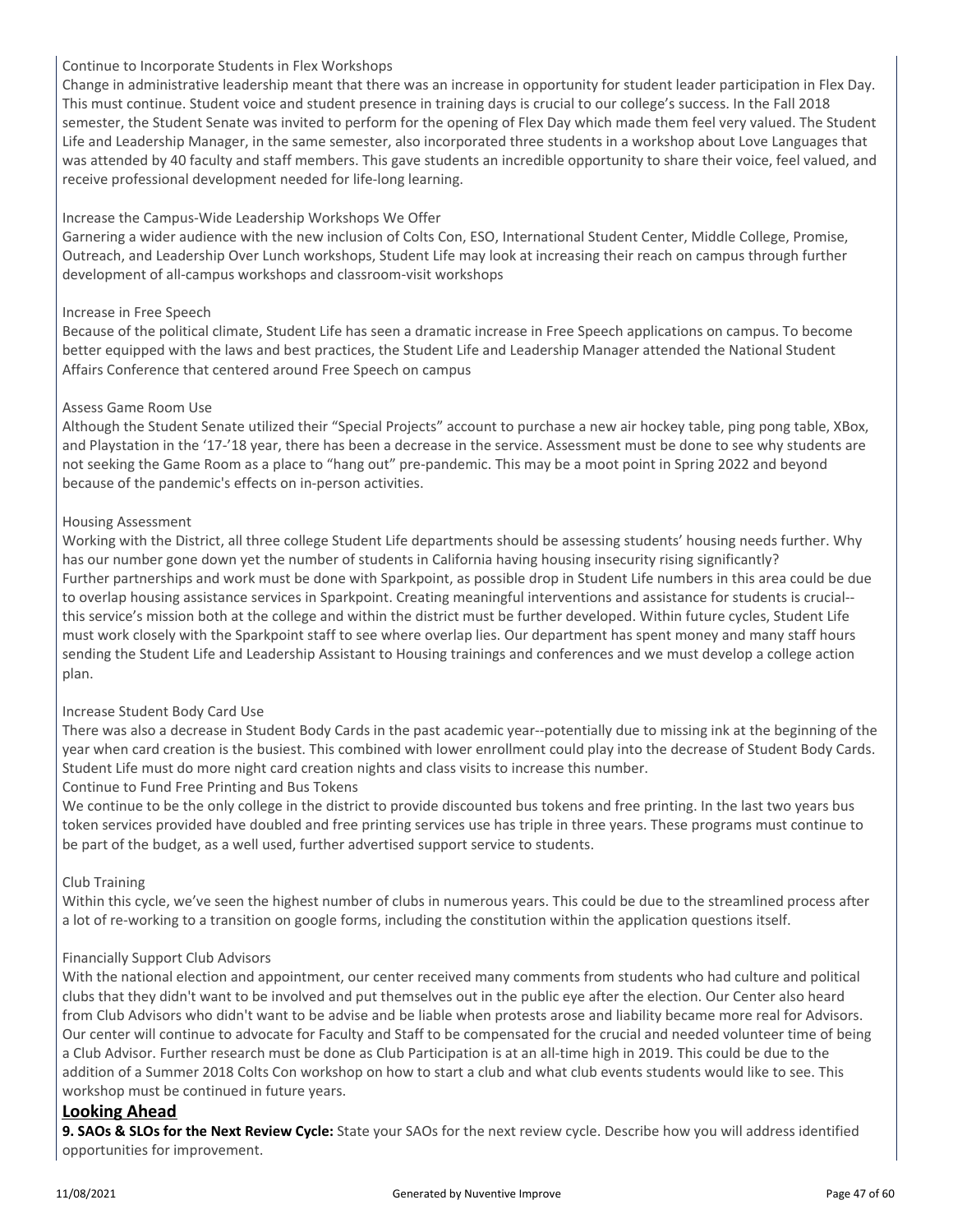The Center for Student Life and Leadership Development will provide student engagement opportunities for the student body at Cañada College Key Performance Indicators (KPIs) Student Government Involvement Student Club Participation Student Event Attendance/Participation Leadership Conference/Retreat Participation All-campus Leadership Workshops Leadership Awards Welcome Week Spirit Week Club Rush Students, staff, faculty, and administration of Cañada College will benefit from The Center for Student Life and Leadership services Key Performance Indicators (KPIs) Forms Processed Equipment Check Out Forms Free Speech Areas

The past SAOs of "increase" services has been sufficiently met with the exception of Housing Assistance, and a new direction for Student Life's SAO's can now be about the meaningfulness behind the services. With the addition of KPIs for next cycle, SAO's meaningful assessment can be more efficient. These KPIs and SAOs were developed from a research presentation and partnership with Orange Coast College

#### Student Learning Outcomes (SLOs)

CHANGE: The Associated Students of Cañada College (ASCC) Governing Council will understand the College and District participatory governance processes. This department learning outcome aligns with the following institutional learning outcomes: Communication, and Critical Thinking.

LEADERSHIP: The ASCC Governing Council will learn team building, identify strengths, and effective communication skills. This department learning outcomes aligns with the following institutional learning outcomes: Communication, and Critical Thinking. COMMUNITY: The ASCC Governing Council members will learn how to plan events, know more about campus programs, the diverse cultures on campus and become aware of the social justice needs that exist. This department learning outcome aligns with the following institutional learning outcomes: Communication, Creativity, and Community.

MENTORSHIP: Students will learn will where they can go on campus to get support in college and how they are responsible for each other's success and retention in college and in ASCC.

Thoughts looking forward as we emerge from the pandemic:

The Center for Student Life and Leadership Development must continue to work with students and faculty/staff club advisors to assess and understand what modality works best for the coming years. With virtual programs throughout the 2020-2021 year, our center learned that a very different student population came to these meetings. Additionally, with a virtual modality for meetings such as Inter-Club Council, more representatives were able to be present for each club. With the building of hybrid style classrooms, Inter-Club Council (due to it's non-Brown Act format) could be a good test for hybrid meetings so that an increase in participation can be explored. The continued addition of virtual events must also be explored, as many of the student senate members flourished in planning these all-online events.

Another major update to our services due to the pandemic is the ability to create student body cards, MEDA and RAD Tech badges online and send these to students. This created more accessibility for students to garner their cards, and can be continued for access in the future.

Although the California Brown Act has set some potential limitations for future virtual advocacy meetings, we must continue to challenge and find the lines of where we can allow students to participate in their desired modality. Many students who would not otherwise participate in person have been able to "have a seat at the table" do to virtual modality. Our center must look at how Student Senate represents the entire student population, similar to how data collection on representation is shared on faculty senate and planning and budgeting council.

The pandemic has also taught our center the importance of humanizing this work and support. In working with technology committee, or faculty members, students advocated for more support services and a broader empathy on students' lives. This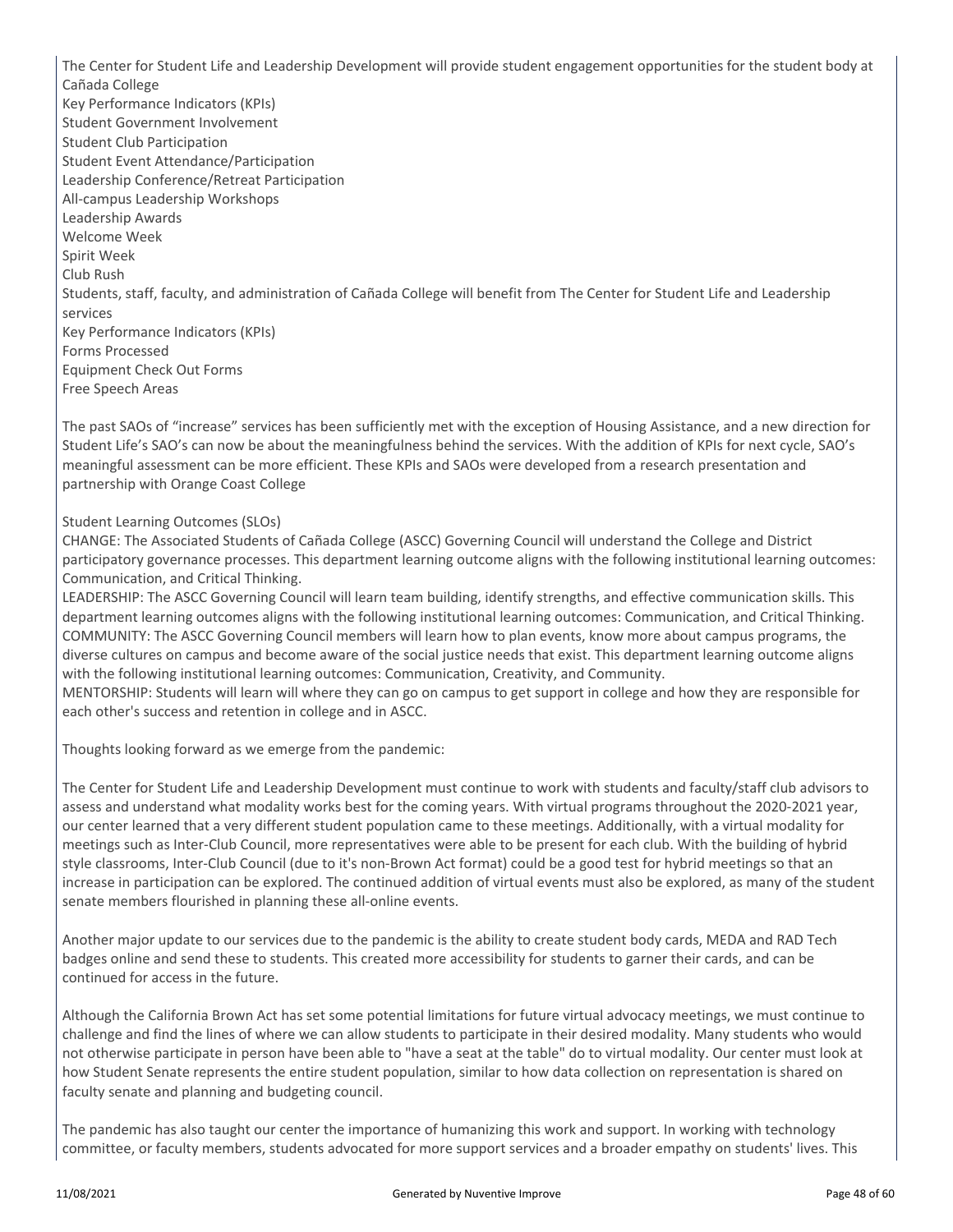empathy and support must continue post-pandemic.

Looking ahead, the Center for Student Life and Leadership Development must look at the possibilities of partnering with Guided Pathways, Promise Scholars Program, and Dual Enrollment beyond participatory governance. Along with collaborative leadership training, and making college program assistance funds an advertised and transparent resource to these programs, our departments must look at working together towards similar goals and explore what this collaboration can look like. **10. Program Improvement Initiatives:** Increase in Free Speech Knowledge Attend additional Free Speech conferences and workshops and create a Cañada College Free Speech workshop by the end of the next cycle Assess Game Room Use Assessment of game room usage and partner with Student Senate to create a plan of action, implement plan of action and collect data by the end of the next cycle Housing Assessment Working with the District to assess students' housing needs further Partner with Student Senate to create a plan of action, implement plan of action and collect data by the end of the next cycle Increase Student Body Card Use+ Create Student Body Cards that Can Load a Meal Plan Working directly with the District Chancellor on his initiative, research a method to load money/meals on cards so that students have access to free/discounted meals on campus using the Student Body Card Support Club Advisors

Conduct state-wide research and work with Student Senate to implement an action plan to better support club advisors with the purpose to have thriving clubs and active staff and faculty on campus

**Program Review Narrative Status:** Complete

### **Goal Description: Student Body Card Universal Use**

To research methods to load Student Body Cards with meals/money, purchase the necessary materials, and provide students with free hot meals on campus

**Relevant Program Review Cycle:** 2019-2020 **Estimated Start Date:** 02/04/2019 **Goal Status:** 1 - New (PR)

**Estimated Completion Date:** 06/30/2019

**Please select the college goals with which your program goal aligns.:** Student Completion/Success - Provide educational and student services programs that highlight inclusivity diversity and equity in their mission to help students meet their unique educational goals and minimize logistical and financial barriers to success.

### *Action Plans*

**2018-2019 -** Purchase a new Student Body Card machine and cards. Work with Student Life Managers across the district and Chancellor to load cards with meal funds. (Active)

**Who's Responsible for Completing this Action Plan?:** Michiko Kealoha **Estimated Completion Date:** June 2019

### *Resource Requests*

**Student Body Card Machine, New Student Body Cards -** The San Mateo County District Chancellor has made the request directly to Student Life to begin a more broad, effective, and meaningful meal subsidies program. Student Life has the opportunity to work directly with the Chancellor to create a hot meal plan service utilizing students' Student Body Cards. With the purchase of a new student body card machine and new student body cards which allow the loading of funds, the Chancellor will be able to load promised funds to students' cards. These funds could directly help students with food insecurities, providing high needs students, Promise students, EOPs students, and CalWorks students with a free hot lunch. The ease of swiping their Student Body Cards at